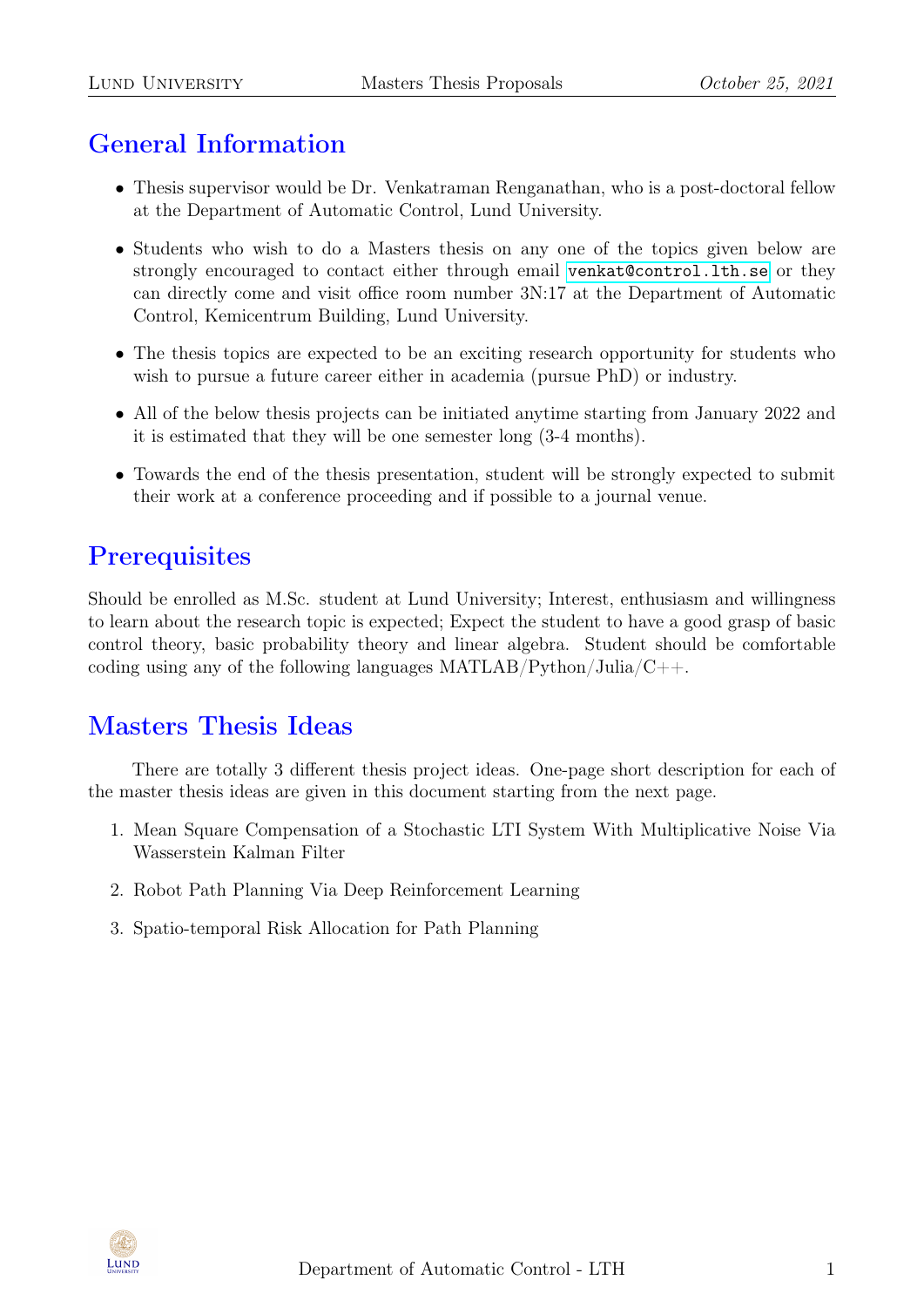# 1. Mean Square Compensation of a Stochastic LTI System With Multiplicative Noise Via Wasserstein Kalman Filter

ABSTRACT: Multiplicative noise framework for capturing model uncertainty offers several compelling advantages over the conventional additive noise models. Given a nominal LTI system model, noise multiplies with state, input, & output in this setting and such problem formulation is getting increasingly common nowadays to model networked systems with noisy communication channels, power networks with large penetration of intermittent renewables etc. The challenging part of this problem setting is that the distribution of the system states at any future time  $t$  is not guaranteed to be Gaussian even though we start with a LTI system under Gaussian noise at time zero. Hence, the separation principle advocated by Kalman does not apply (we cannot optimally estimate the system state and optimally control it separately like LQG) and we need a different filter for estimation to hedge against the model risk. The main idea of this research will be to find a pair of controller and estimator gain matrices  $(K, L)$  that can mean-square compensate [\[1\]](#page-4-0) a LTI system under such setting. Specifically, we will leverage the estimation technique developed by authors in [\[3\]](#page-4-1) and additionally design a controller gain such that the pair  $(K, L)$  mean-square compensates the whole system.

### Problem Statement

Given the following stochastic LTI system

$$
x_{k+1} = A_k x_k + B_k u_k + w_k, \quad w_k \sim \mathbb{P}_w \in \mathcal{P}^w := \left\{ \mathbb{P}_w \mid \mathbb{E}[w_k] = 0, \mathbb{E}[w_k w_k^\top] = \Sigma_w \right\},
$$
  
\n
$$
y_k = C_k x_k + v_k, \quad v_k \sim \mathbb{P}_v \in \mathcal{P}^v := \left\{ \mathbb{P}_v \mid \mathbb{E}[v_k] = 0, \mathbb{E}[v_k v_k^\top] = \Sigma_v \right\},
$$
  
\n
$$
A_k = \left( \bar{A} + \hat{A}_k \right), \quad B_k = \left( \bar{B} + \hat{B}_k \right), \quad C_k = \left( \bar{C} + \hat{C}_k \right),
$$
  
\n
$$
\hat{A}_k = \sum_{i=1}^{n_a} \gamma_{ki} A_i, \quad \hat{B}_k = \sum_{j=1}^{n_b} \delta_{kj} B_j, \quad \hat{C}_k = \sum_{l=1}^{n_c} \kappa_{kl} \mathcal{C}_l.
$$

where  $\overline{A}$ ,  $\overline{B}$ ,  $\overline{C}$  denote the nominal dynamics, control, and output matrices respectively. The multiplicative noise terms are modeled by the i.i.d. across time (white), zero-mean, mutually independent scalar random variables  $\gamma_{ki}$ ,  $\delta_{kj}$ ,  $\kappa_{kl}$ , which have variances  $\sigma_{a,i}^2$ ,  $\sigma_{b,j}^2$ ,  $\sigma_{c,l}^2$  for  $i \in [1:$  $n_a, j \in [1:n_b], l \in [1:n_c]$  respectively with  $n_a, n_b, n_c \in \mathbb{Z}_{>0}$ . The pattern matrices  $\mathcal{A}_i \in \mathbb{R}^{n \times n}$ ,  $B_j \in \mathbb{R}^{n \times m}$ , and  $C_l \in \mathbb{R}^{p \times n}$  specify how each scalar noise term affects the system matrices. Design the pair  $(K_t, L_t)$  for all time steps  $t \geq 0$  such that they mean-square compensate the above system.



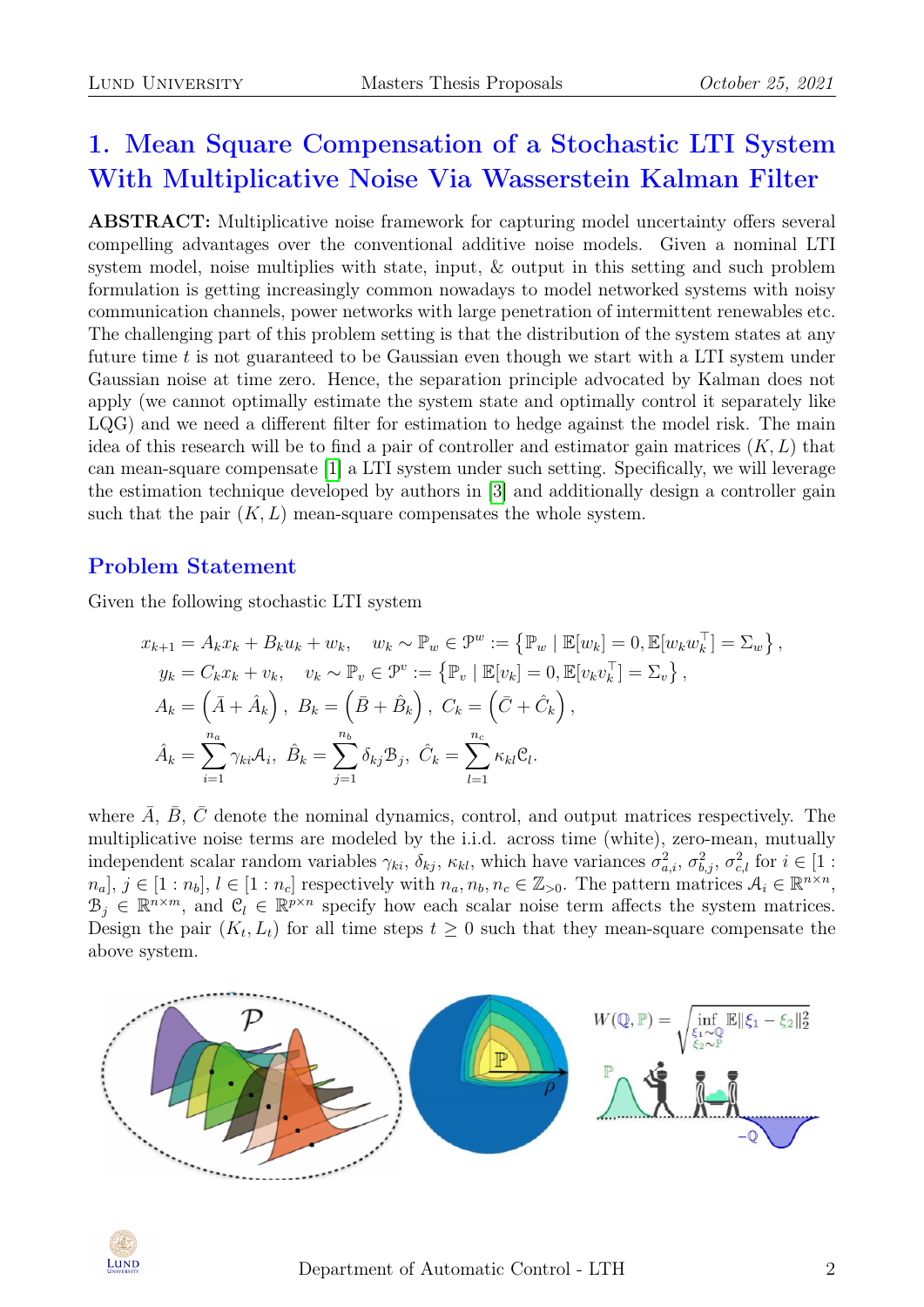## 2. Robot Path Planning Via Deep Reinforcement Learning

ABSTRACT: The main idea of this project is to find a path in real time for a robot operating in a known environment with both static and dynamic obstacles from the given initial position to the goal position. The resulting path should have provably least risk of collision with any obstacles. The robot is assumed to be a discrete-time LTI system but with an additive process noise belonging to a moment based ambiguity set and the robot is controlled with a finite set of inputs. A MDP formulation as in [\[2\]](#page-4-2) will be adopted and a solution based on Distributionally Robust Reinforcement Learning framework as in [\[4\]](#page-4-3) will be developed for the problem. Numerical experiments will be performed for the proposed method using Deep reinforcement learning algorithm. This approach is supposed to return a sub-optimal path at the expense of very less computational time compared to the significantly slower and optimal motion planning algorithms like  $RRT^*$ .

#### Problem Statement

Given an initial state  $x_0 \in \mathcal{X} \subset \mathbb{R}^n$  and a set of final goal locations  $\mathcal{X}_{goal} \subset \mathcal{X}$ , find a measurable control policy  $\pi = [\pi_0, \ldots \pi_{T-1}]$  with  $u_t = \pi_t(x_t)$  that maximizes the finite-horizon expected and discounted reward function subject to constraints:

maximize 
$$
\mathbb{E}\left[\sum_{n=t}^{N-1} \gamma^{n-t} r(x_n, u_n, x_{n+1})\right]
$$
  
\nsubject to 
$$
x_{t+1} = Ax_t + Bu_t + w_t,
$$

$$
x_0 \sim \mathbb{P}_{x_0} \in \mathcal{P}^x := \{\mathbb{P}_{x_0} \mid \mathbb{E}[x_0] = \bar{x}_0, \mathbb{E}[(x_0 - \bar{x}_0)(x_0 - \bar{x}_0)^\top] = \Sigma_{x_0}\},
$$

$$
w_t \sim \mathbb{P}_w \in \mathcal{P}^w := \{\mathbb{P}_w \mid \mathbb{E}[w_t] = 0, \mathbb{E}[w_t w_t^\top] = \Sigma_w\},
$$

$$
u_t \in \mathcal{U},
$$

$$
\mathcal{X}_t^{\text{free}} = \mathcal{X} \setminus \bigcup_{i \in \mathcal{B}} \{\underline{x}_t \mid A_i x_t \leq b_{it}\},
$$

$$
\sup_{\mathbb{P}_{x_t} \in \mathcal{P}^x} \mathbb{P}_{x_t}(x_t \notin \mathcal{X}_t^{\text{free}}) \leq \alpha_t, \quad \forall t \geq 0,
$$

$$
(1)
$$

where  $\mathcal{P}^x$  is an ambiguity set of marginal state distributions and  $\alpha_t \in (0, 0.5]$  is a stage risk budget parameter such that  $\sum_{t=0}^{T} \alpha_t \leq \alpha$  with  $\alpha$  being the user-prescribed total risk budget. The task for the robot is to learn a control policy such that risk of obstacle collision is minimum.



$$
\begin{array}{c}\n\hline\n\text{LUND} \\
\text{University}\n\end{array}
$$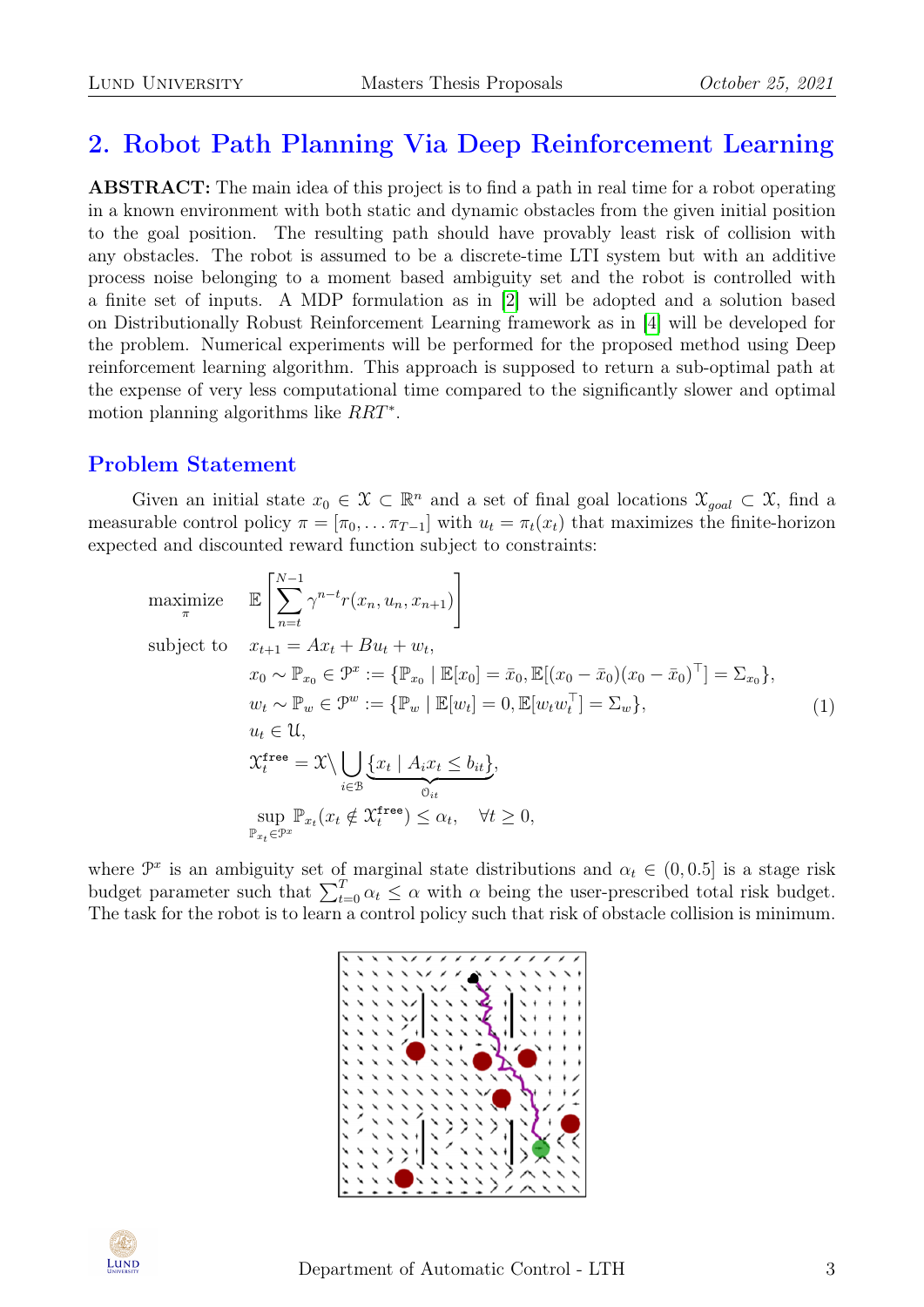# 3. Spatio-temporal Risk Allocation for Path Planning

ABSTRACT: The main idea of this project is to find a path in real time for a robot operating in an environment with obstacles from the given initial position to the goal position. The resulting path should be constructed incrementally such that given a total risk budget for avoiding the obstacles at all time steps, the budget should be allocated for all obstacles across the entire time period in a spatio-temporal fashion. For instance, all time steps can have equal share of the risk budget and further at each time step, all obstacles (located at different locations) can have an equal share of the per-time step risk budget. However, such a simpler spatio-temporal risk allocation is known to result in both over-conservative and computationally expensive path planning procedure. The challenge is to allocate the risk in a non-uniform way by taking a spatial-temporal (space & time based) approach so that it results in minimally conservative path with reduced computational expense.

## Problem Statement

Given an initial state  $x_0 \in \mathcal{X} \subset \mathbb{R}^n$ , a set of obstacles B and a set of final goal locations  $\mathcal{X}_{goal} \subset \mathcal{X}$ , find a measurable control policy  $\pi = [\pi_0, \dots \pi_{T-1}]$  with  $u_t = \pi_t(x_t)$  that minimizes the finite-horizon expected cost function subject to constraints:

minimize 
$$
\mathbb{E}\left[J_N(x_N) + \sum_{n=t}^{N-1} J_n(x_n, u_n)\right]
$$
  
\nsubject to  $x_{t+1} = Ax_t + Bu_t + w_t$ ,  
\n $x_0 \sim \mathbb{P}_{x_0} \in \mathcal{P}^x := \{\mathbb{P}_{x_0} \mid \mathbb{E}[x_0] = \bar{x}_0, \mathbb{E}[(x_0 - \bar{x}_0)(x_0 - \bar{x}_0)^\top] = \Sigma_{x_0}\},$   
\n $w_t \sim \mathbb{P}_w \in \mathcal{P}^w := \{\mathbb{P}_w \mid \mathbb{E}[w_t] = 0, \mathbb{E}[w_t w_t^\top] = \Sigma_w\},$   
\n $u_t \in \mathcal{U},$   
\n $\mathcal{X}_t^{\text{free}} = \mathcal{X} \setminus \bigcup_{i \in \mathcal{B}} \underbrace{\{x_t \mid A_i x_t \le b_{it}\}}_{0_{it}},$   
\n $\sup_{\mathbb{P}_{x_t} \in \mathcal{P}^x} \mathbb{P}_{x_t}(x_t \notin \mathcal{X}_t^{\text{free}}) \le \alpha_t, \quad \forall t \ge 0,$  (2)

where  $\alpha_n \in (0, 0.5]$  is a stage risk budget parameter at time n such that  $\sum_{n=t}^{N} \alpha_n \leq \alpha$  with  $\alpha$  being the user-prescribed total risk budget. The task is to satisfy  $\alpha$  by allocating the risk  $\forall i \in \mathcal{B}$  in a non-uniform way  $\forall n$  and use it design a control policy to construct a safe path.